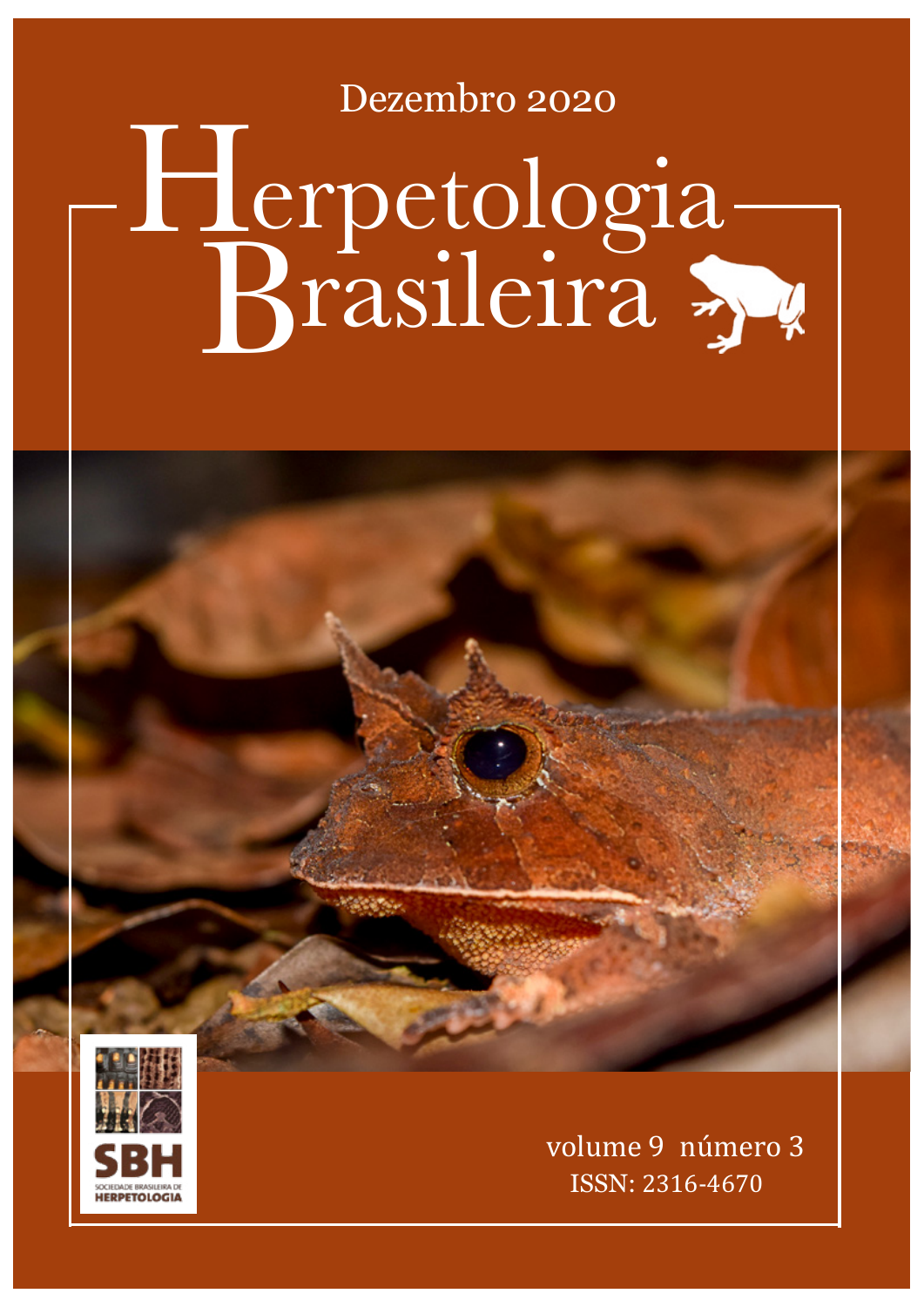## Rediscovery of the snake *Siphlophis pulcher* (Raddi, 1820) (Serpentes: Dipsadidae: Pseudoboini) in the state of Paraná, southern Brazil

Thaís Guedes<sup>1,2,\*</sup>, Glauco Oliveira<sup>3</sup>

1. Universidade Estadual do Maranhão, Centro de Estudos Superiores de Caxias, Programa de Pós-Graduação em Biodiversidade, Ambiente e Saúde, Praça Duque de Caxias s/n, Morro do Alecrim, 65604-380, Caxias, MA, Brazil.

2. Gothenburg Global Biodiversity Center, University of Gothenburg, Department of Biological and Environmental Sciences, Box 461, SE-405 30, Göteborg, Sweden. 3. Rua Rio Tibagi, Guatupê, 83065-297, São José dos Pinhais, PR, Brazil.

\*Corresponding author: *thaisbguedes@yahoo.com.br*

The Neotropical dipsadid genus<br>Siphlophis Fitzinger, 1843 com-<br>prises seven species distributed *Siphlophis* Fitzinger, 1843 comprises seven species distributed throughout South and Central America (Sheehy III et al., 2014). Except for the recently described species *S. ayauma* Sheehy III, Yánez-Muñoz, Valencia & Smith, 2014 whose distribution is restricted to the Ecuadorian Andes (Sheehy III et al., 2014), the other six species [*S. cervinus* (Laurenti, 1768), *S. compressus* (Daudin, 1803), *S. leucocephalus* (Günther, 1863), *S. longicaudatus* (Andersson, 1901), *S. pulcher* (Raddi, 1820), and *S. worontzowi* (Prado, 1940)] show cis-Andean distribution and are present in Brazil (Guedes et al., 2018; Nogueira et al., 2019). All species prefer humid forested habitats, are semiarboreal, nocturnal and feed mainly on lizards (Prudente et al., 1998; Gaiarsa et al., 2013; Marques et al., 2019).

The snake *Siphlophis pulcher* was described from the vicinity of Rio de Janeiro by Raddi (1820). Currently, the species is recognized as endemic to the Brazilian Atlantic Forest, with two disjunct populations recognized: one in the south of the state of Bahia in northeastern Brazil (between 14.669°S, 39.1908°W and 15.4667°S, 39.65°W) and the other occurring from the south of the state of Rio de Janeiro to Santa Catarina (between 22.9°S, 43.1883°W and 27.6°S, 48.4667°W) (all coordinates are provided in SIRGAS2000 Datum). Both populations are mainly from low elevation areas but there are records ranging up to 987 m above sea level in Parque Estadual da Serra do Mar in the state of São Paulo (Hartmann et al., 2009). The most recent summary of the distribution of Brazilian snakes contained 177 records of *Siphlophis pulcher* representing 109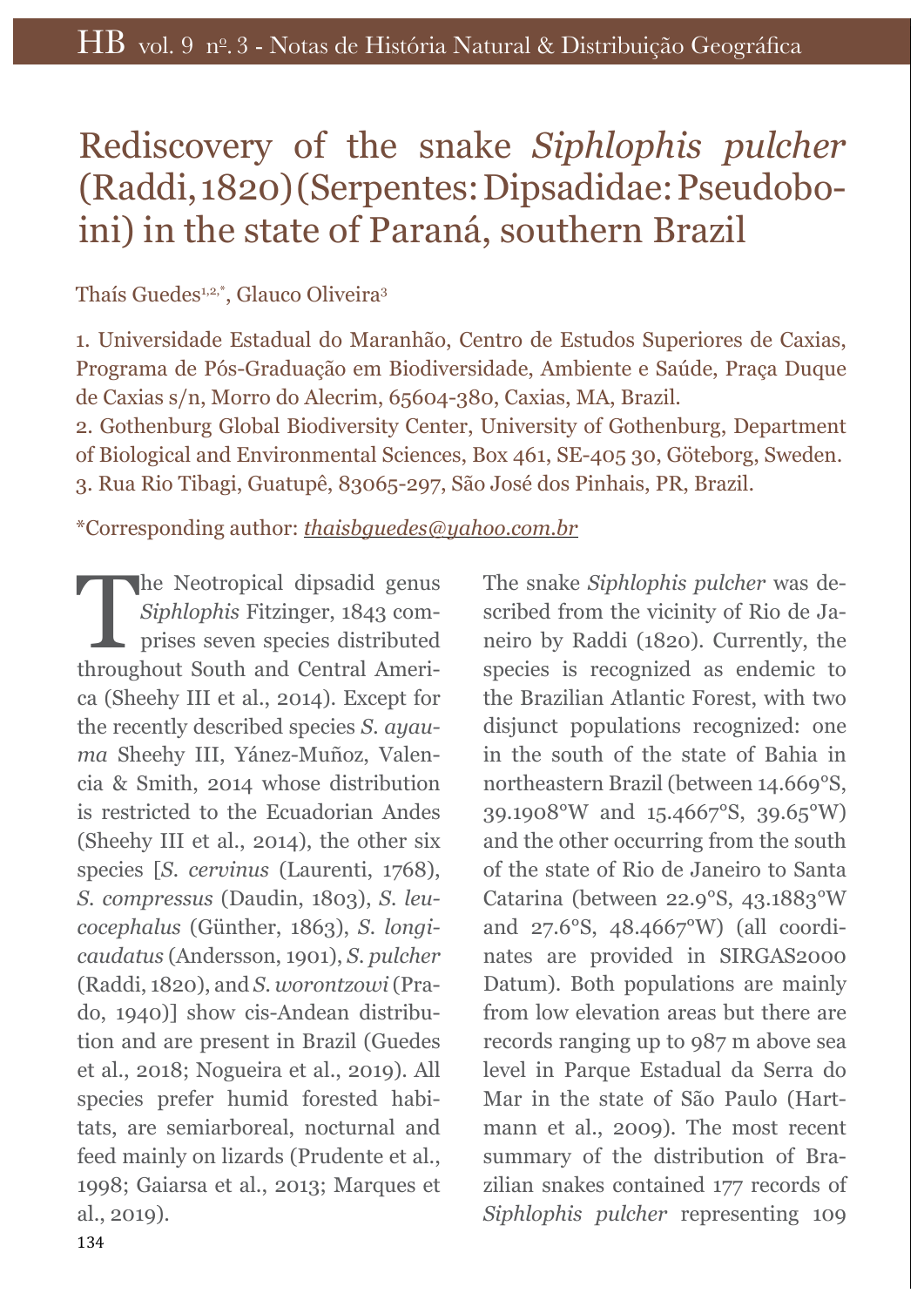unique localities: six are in the state of Bahia, northeastern Brazil and the other 103 assigned to the southern population (see table S2 in Nogueira et al., 2019). Although most data for the species is associated to the south of Brazil, there is a unique record for the species in the state of Paraná. This record is based in two specimens: IBSP 5587 (female, 820 mm SVL, 167 mm TL) and IBSP 5649 (male, 720 mm SVL, 165 TL), both from the municipality of Morretes (state of Paraná), reported by Amaral (1935). These specimens were probably lost in the Instituto Butantan fre (see Franco, 2012). There are no records for the species occurring in the state of Paraná for the last 85 years available in the literature and/or scientifc collections. Here, we present the third known record of *Siphlophis pulcher* in the state of Paraná, by photographs of a living specimen.

The specimen of *Siphlophis pulcher* was found by GO on 25 April 2020 at 22:37 in a private property in the Colonia Marques region, municipality of Morretes, state of Paraná (25.4238°S, 48.8595°W; 23 m of elevation) (Fig. 1A-B). The snake (about 500 mm of total length) was found moving actively in the vegetation ca. 40 cm above ground level (Fig. 1C–F). It was observed during 20 minutes and several photos were taken in the same location were the individual was recorded. The locality is a well-preserved remnant of the Atlantic

Forest, characterized by ombrophilous dense forest (Fig. 1G–H). This is an unprotected area, 5.92 km distant from the Parque Estadual Pico do Marumbi (25.4253°S, 48.91699°W) and 7.86 km from the Parque Estadual da Graciosa (25.3844°S, 48.9244°W).

135 Although the specimen was not collected, the photos plus the unique external morphology and pattern of coloration make the identifcation of the specimen as *Siphlophis pulcher* clear. The species exhibits red middorsal body blotches covering 4–7 scale rows and agrees with the known distribution of *S. pulcher* in Brazil and also in the state of Paraná (Nogueira et al., 2019). The lack of any additional record of the species in the state of Paraná since 1935 (Amaral, 1935) raises the relevance of this record. It is important to ensure this species is not extinct in nature in the state of Paraná, and this report can contribute to the assessment of its conservation status. Currently, *Siphlophis pulcher* is categorized as least concern in the IUCN and Brazilian red lists (IUCN, 2020; ICMBio, 2018). However, it could be of elevated conservation concern in the revision of the state redlist (IUCN, 2019), although the most recent Red List of threatened fauna for the state of Paraná did not mention this species (Bérnils et al., 2004). Moreover, the species seems to be associated to well-preserved forested areas within Atlantic Forest, which raises the importance and urgency to protect and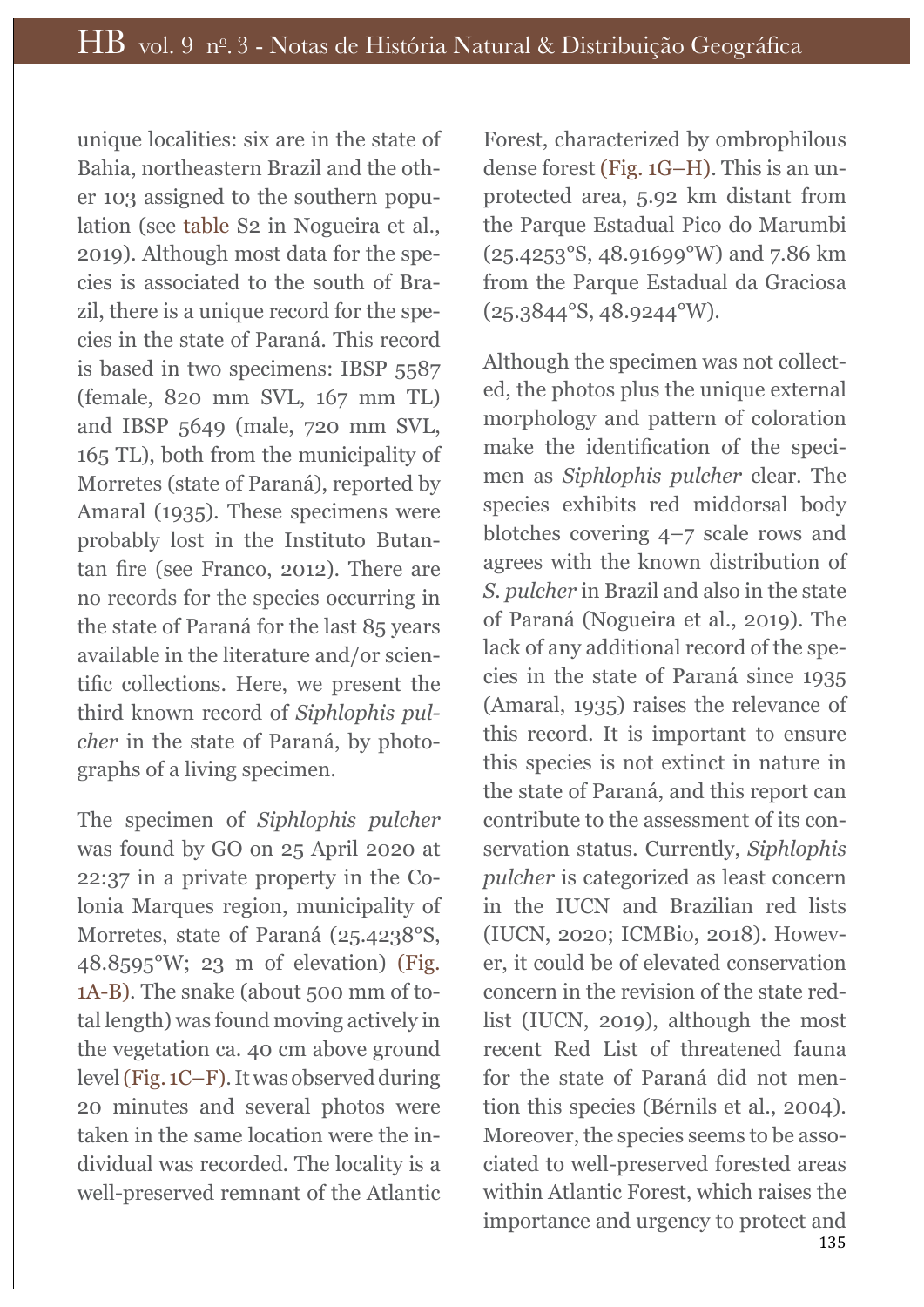maintain the forest remnants of the threatened Atlantic forest of Brazil.

## **Acknowledgements**

The information provided in this study is based only in the approximate measurements and photographs taken from the snake in nature. We did not handle, collect or euthanize any specimen reported here. We are grateful to Karla M. Campião for the careful revision of the frst draft and for the valuable suggestions that improved the quality of our manuscript. TBG thanks to Universidade Estadual do Maranhão for the Senior Researcher fellowship.

## **References**

Amaral A. 1935. Contribuição ao conhecimento dos ofídios do Brasil. VII Novos generos e especies de Colubrideos opisthoglyphos. *Memórias do Instituto Butantan*, 9:203–207.

Bérnils R.S., Moura-Leite J.C., Morato S. 2004. Répteis. Pp 497–535, in: Mikich S.B., Bérnils R.S. (Orgs.). Livro vermelho da fauna ameaçada no estado do Paraná. Instituto Ambiental do Paraná, Curitiba.

Development Team (2020) QGIS Geographic Information System. Open Source Geospatial Foundation Project.

Prudente A.L.C., Moura-Leite J.C.,

Morato S.A.A. 1998. Alimentação das espécies de *Siphlophis* Fitzinger (Serpentes, Colubridae, Xenodontinae, Pseudoboini). *Revista Brasileira de Zoologia* 15:375–383.

Franco F.L. 2012. A coleção herpetológica do Instituto Butantan: da sua origem ao incêndio ocorrido em 15 de maio de 2010. *Herpetologia Brasileira* 1:22–31.

Gaiarsa M., Alencar L.R.V., Martins M. 2013. Natural history of Pseudoboine snakes. *Papéis Avulsos de Zoologia* 53:261–283.

Guedes T. B., Sawaya R.J., Zizka A., Laffan S., Faurby S., Pyron R.A., ... Antonelli A. 2018. Patterns, biases and prospects in the distribution and diversity of Neotropical snakes. *Global Ecology and Biogeography* 27:14–21.

Hartmann A.A., Hartmann M.T., Martins M. 2009. Ecologia e história natural de uma taxocenose de serpentes no Núcleo Santa Virgínia do Parque Estadual da serra do Mar, no sudeste do Brasil. *Biota Neotropica* 9:173–184.

ICMBIO. 2018. Livro Vermelho da Fauna Brasileira Ameaçada de Extinção: Volume IV - Répteis. 1 ed. Brasília, Instituto Chico Mendes de Conservação da Biodiversidade.

IUCN. 2019. Guidelines for using the IUCN Red List Categories and Criteria. Version 14. Prepared by Standards and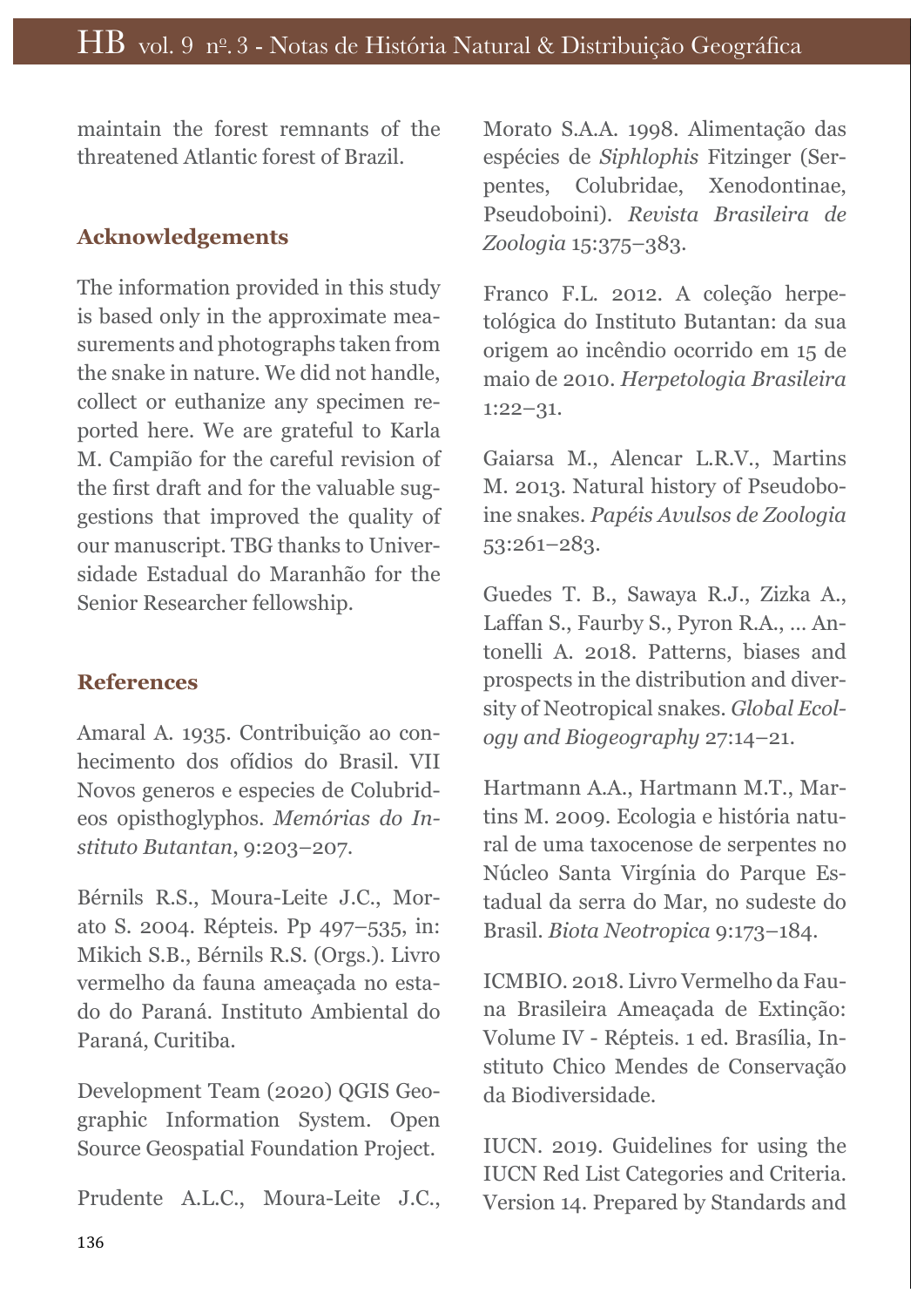Petitions Committee. 28 July 2020. http://cmsdocs.s3.amazonaws.com/ RedListGuidelines.pdf

IUCN. 2020. The IUCN red list of Threatened species. *Siphlophis pulcher*. 29 July 2020. https://www. iucnredlist.org/search?query=siphlophis%20pulcher&searchType=species

Marques O.A.V., Eterovic A., Sazima I. 2019. Serpentes da Mata Atlântica. Guia ilustrado para as forestas costeiras do Brasil. Ponto A, Cotia.

Morrone J.J. 2014. Biogeographical regionalisation of the Neotropical region. *Zootaxa*, 3782: 1–110.

Nogueira C.C., Argôlo A.J.S., Arzamendia V., Azevedo J.A., Barbo F.E., Bérnils R.S., … Martins M. 2019. Atlas of Brazilian Snakes: Verifed Point-Locality Maps to Mitigate the Wallacean Shortfall in a Megadiverse Snake Fauna. *South American Journal of Herpetology*, 14 (Special Issue,1):1–274.

Raddi G. 1820. Di alcune specie nuovi di rettili e piante brasiliana. *Memorie di Matematica e di Fisica dela Società Italiana dele Scienze residente in Modena* 18:313–343.

Sheehy III C.M., Yánez-Muñoz M.H., Valencia J.H., Smith E.N. 2014. A new species of *Siphlophis* (Serpentes: Dipsadidae: Xenodontinae) from the Eastern Andean Slopes of Ecuador. South American Journal of Herpetology 9:30–45.

*Editor: Henrique C. Costa*